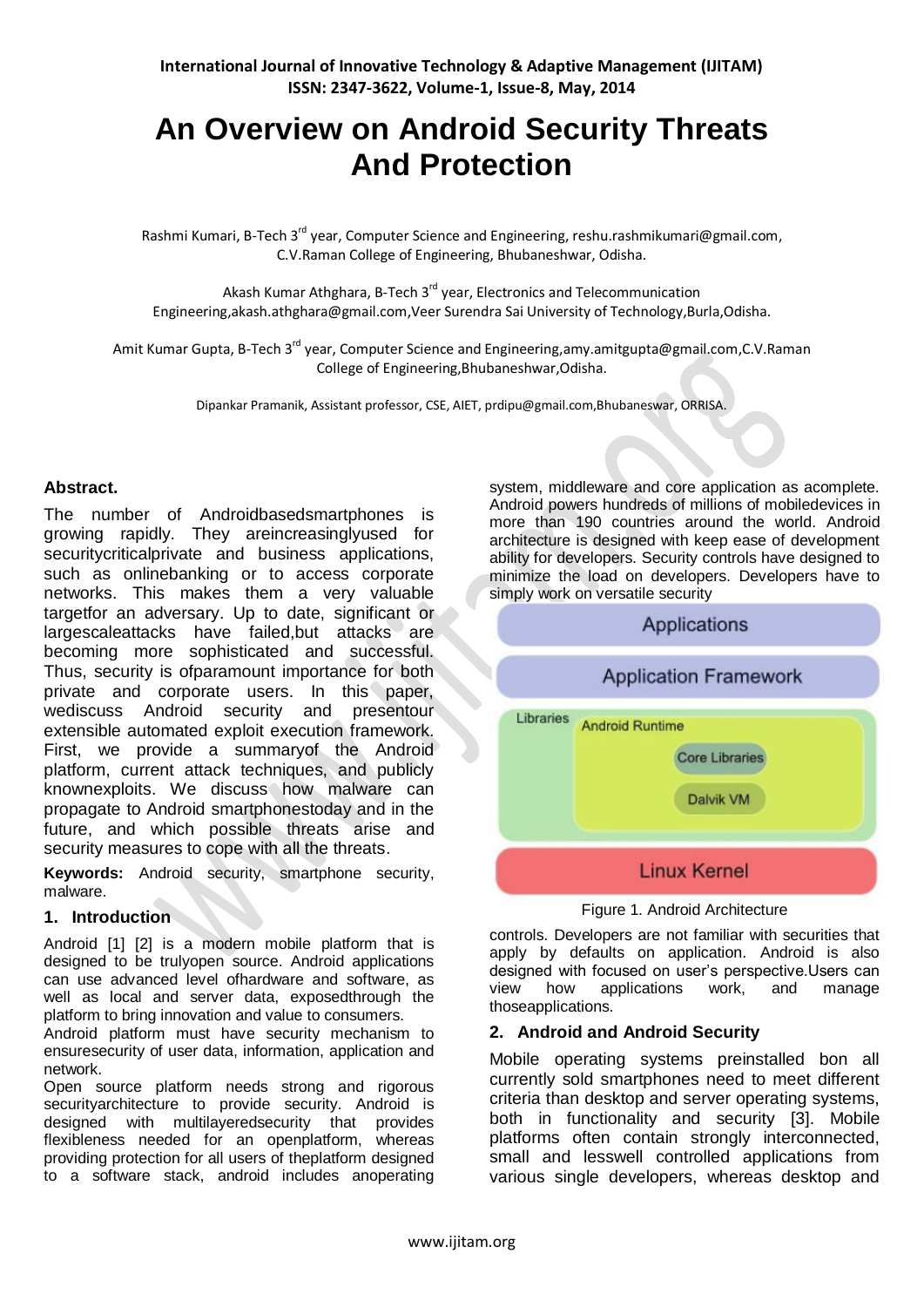server platforms obtain largely independent software from trusted sources. Also, users typically have full access to administrative functions on non mobile platforms. Mobile platforms, however, restrict administrative control through users. As a consequence, different approaches are deployed by the Android platform to maintain security.

# **2.1. Android Platform**

The Android operating system is illustrated in Figure 2. Apps for Android are developed in Java and executed in a virtual machine, called Dalvik VM. They are supported by the application framework, which provides frequently used

|                         |                      | <b>APPLICATION FRAMEWORK</b> |                                  |                         |
|-------------------------|----------------------|------------------------------|----------------------------------|-------------------------|
| <b>Activity Manager</b> | Window<br>Manager    | Content<br><b>Providers</b>  | View<br>System                   |                         |
| Package Manager         | Telephony<br>Manager | <b>Resource</b><br>Manager   | Location<br>Manager              | Notification<br>Manager |
| <b>LIBRARIES</b>        |                      |                              | <b>ANDROID RUNTIME</b>           |                         |
| Surface Manager         | Media<br>Framework   | SQLite                       |                                  | <b>Core Libraries</b>   |
| OpenGL   ES             | FreeType             | <b>WebKit</b>                | <b>Daivik Virtual</b><br>Machine |                         |
| <b>SGL</b>              | <b>SSL</b>           | libe                         |                                  |                         |
|                         |                      |                              |                                  |                         |
|                         |                      | <b>LINUX KERNEL</b>          |                                  |                         |



functionality through a unified interface. Various libraries enable apps to implement graphics, encrypted communication or databases easily. The Standard Library ("bionic") is a BSDderivedlibc for embedded devices. The respective Android releases" kernels are stripped down from Linux 2.6 versions. Basic services such as memory, process and user management are all provided by the Linux kernel in a mostly unmodified form.

# **2.2 File System and User/Group Permissions**

As in any Unix/Linuxlike operating system, basic access control is implemented through a threeclass permission model. It distinguishes between the *owner* of a file system resource, the owner"s *group*  and *others*. For each of these three entities, distinct permissions can be set to read, write or execute. This system provides a means of controlling access to files and resources. For example, only a file"s owner may write (alter) a document, while members of the owner"s group may read it and others may not even view it at all.

#### **2.3 Android API Permission Model and Manifest File**

On installation, the user is presented with a dialog listing all permissions requestedby the app to be installed. These permission requests are defined inthe Manifest File AndroidManifest.xml, which is obligatory for shippingwith every Android app. However, this system has a few flaws:

• *All or nonepolicy*

• Often, users cannot judge the appropriateness of permissions for the appin question

• Circumvention: Functionality, which is supposed to be executable onlygiven the appropriate permissions, can still be accessed with fewer permissionsor even with none at all.

### **2.4 Android Market ("Google Play")**

As anyone can publish an app after registration as a developer for USD25 anddue to its availability to all Android users, the Android Market, recently renamed"Google Play", was and is the main channel of malware distribution.

The majority of all infections is conducted through free illegitimate copies of paidcontent. Users unwilling to pay for such content turn to pirated copies, which areoften altered to deliver malicious code. This process is known as "repackaging".



# Figure 3:Repackaging Process

### **2.5 Remote Installation and Uninstallation**

Google possesses the ability to remotely remove or install any app from/to allAndroid devices. It is used for the removal of malicious applications and theaddition of new services to phones which may require installation of new apps.

### **2.6 Patch Process**

The Android OS patch process is a complex and timeconsumingcombined effortwith many parties involved. After vulnerability has been discovered in an AndroidOS component, Google has to develop and push out a patch. This patchis merged with the Android OS source code, which is then provided to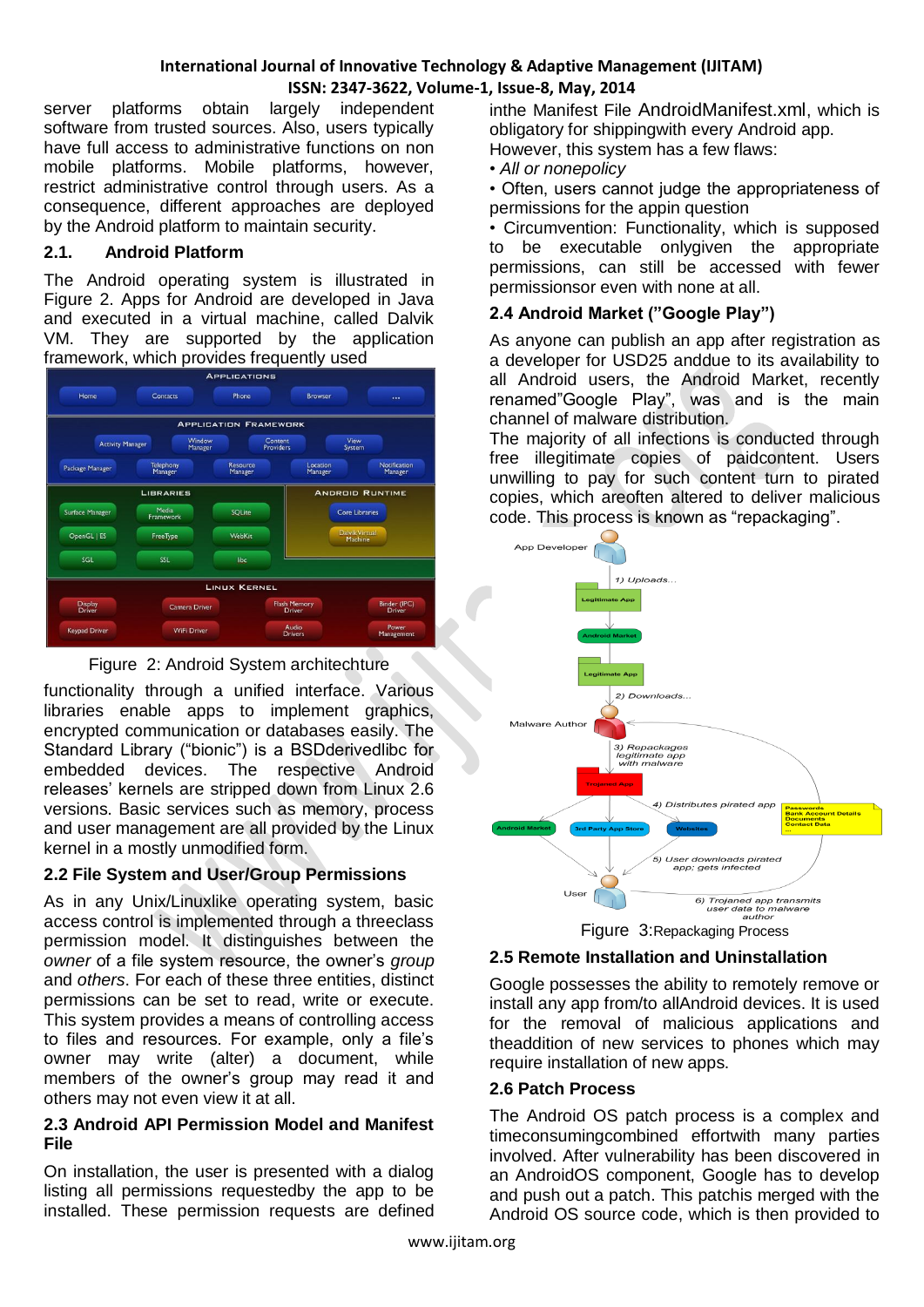devicemanufacturers. They adjust the new code base to their devices, affecting notonly original equipment, but also handsets specifically produced for carriers orgeographical regions.

## **2.7 SEAndroid**

The United States" National Security Agency has recently announced the commencementof the SEAndroid (Security Enhanced Android) project as an additionto the Android kernel [10].

### **2.8 Apps and Native Code**

Android apps are developed in Java and executed inside the Dalvik Virtual Machine,a registerbasedJava Virtual Machine. Each app receives its own DalvikVM instance and user ID, hence separating process memory and files throughmeans of the Linux kernel

### **3. Android Platform Security Architecture**

Android seeks to be the most secure and usable operating systemfor mobiles by re-purposing classical operating system securitycontrols to protect user data, system resources and provideapplication isolation.

Android provides following security features to achieve theseobjectives are first robust security at the operating system levelthrough the Linux kernel, second compulsory application sandboxfor all applications, third secure interposes communication, fourthapplication signing, and sixth application defined permission [3] [4] anduser have to grant permissions. Android operating system code running as root, all process runabove the Linux Kernel is restricted by the ApplicationSandbox.

### **3.1. Security in Android:**

- i. Android is open source platform,developers will work along to enhance it.<br>Android platformis multitasking
- ii. Android platformis multitasking software; therefore no application will gaincritical access to the components of OS.
- iii. Android platform isUNIX based operating system that is the most secure operatingsystem.
- iv. The developers need a unique signature to publishtheir application on market4.
- v. Users will report a possiblesecurity flaw through their Google account.
- vi. All applicationson android need permission from the user at the time ofinstallation.

### **4. Vulnerabilities**

Taking specific malware out of the equation, what are some of the threats/vulnerabilities on Android devices thatmight be cause for concern? These certainly are not comprehensive, but do cover a significant range of the vulnerabilitiesand risks that may be exploited on the Android OS:

### **4.1. User as admin**

Install apps, grant app permissions, download data, and access unprotected networks - The user can reign free overtheir Android domain without restriction.

### **4.2. The Android Market**

Google"s verification processes for applications entering their market have been shown to be woefully lacking overthe last year or two, leading to a number of malware-infected apps and games being made legitimately available tousers.

### **4.3. Gateway to PC**

HTC devices have long been able to utilise a VPN, but increasingly other applications are becoming available forremote access – Go to Meeting, TeamViewer, Remote Rackspace. Although secured, these third party services stillprovide a line in to the corporate network and may be implemented fairly easily on to an endpoint.

Any Android device can be connected to a PC via a USB cable, laying out the contents of its SD card for read/write/delete. The SD card itself as removable storage can be easily accessed directly as well. Indeed these methods couldbe utilised themselves for bringing malware in to a corporate network, for downloading malicious content on to aPC or sucking up data as soon as it is connected.

### **4.4. Application permissions**

In the form of a pop up, the user may see these notifications as a nuisance, a delay in accessing the newlydownloaded Angry Birds levels. Or they may simply not understand the nature of the requests. Commonpermissions that may (read: should!) raise an eyebrow would include "Read/Send SMS", "Access Fine Location", 'AccessIMEI, phone identity', 'Brick' (required to disable the device in trace and wipe apps), "Access camera",and so on. Such requests may be integral to functionality, but could equally be recording calls and transmittingsign-in credentials.

#### **4.5. Malicious application injections**

Data/process transfers between virtualised application environments are handled by a protocol of implicit and explicitintents. Transmission or interception of an intentby a malicious application can result in data being compromisedas the target app will respond to the string, potentially resulting in data loss.

#### **4.6. Third party applications**

One of the great things about Android is choice in terms of standard functionality, such as address books,messaging, keyboards, etc. In a rapidly growing

OS environment it can be difficult to identify reputable vendors. Both Facebook<sub>8</sub> and Twitter<sub>9</sub> transmit mobile app datain the clear, i.e. without encryption, on nearly all devices. This happens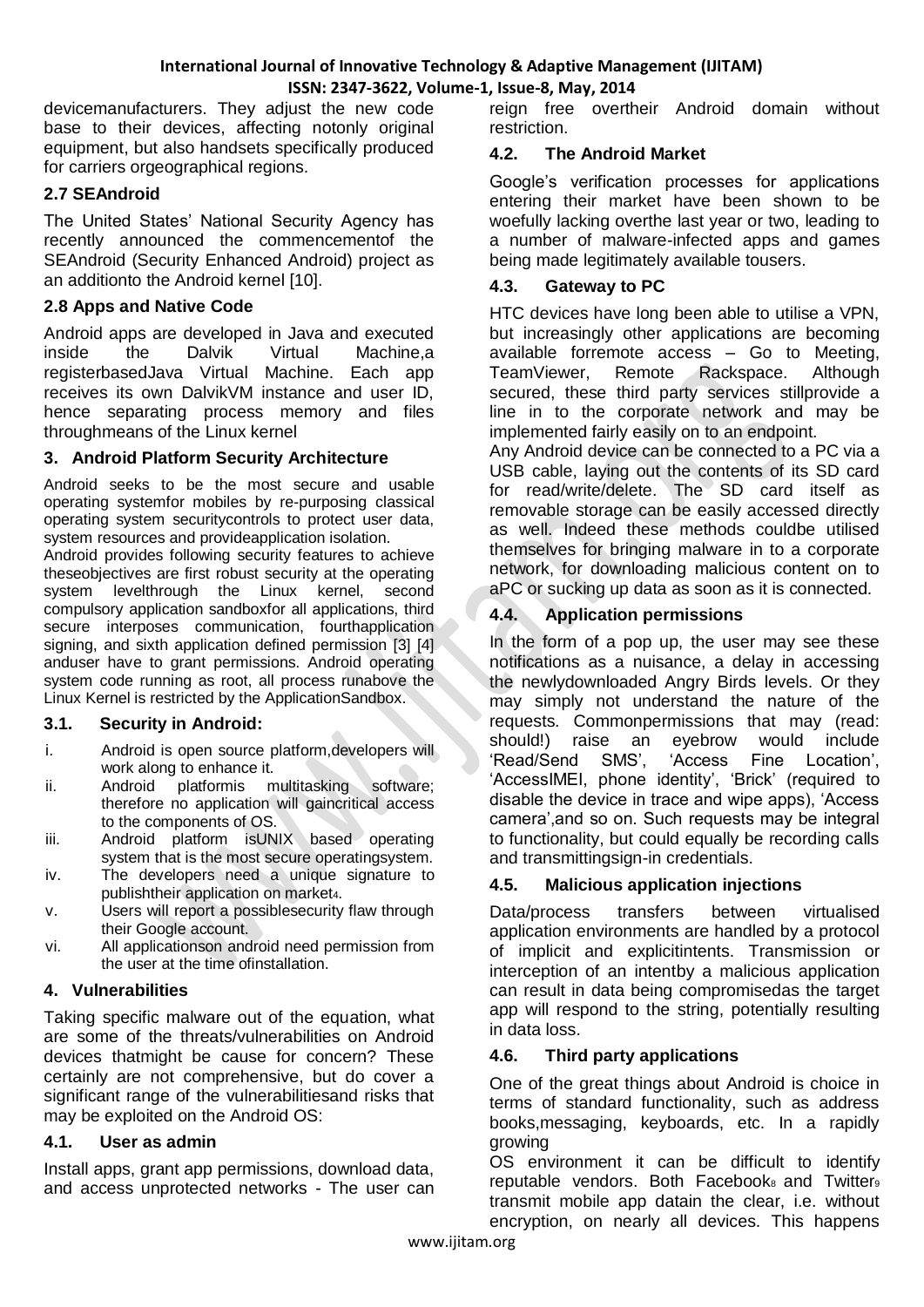despite the development of such securitymeasures for web app versions.

# **4.7. Rooting**

Rooting an Android device is akin to jail-breaking aniPhone, it opens out additional functionality and servicesto users. The process of gaining root access, requires the device to be switched from S-On to S-Off (where S =security). Additionally, root is a common exploit used by malicious applications to gain system-level access to yourAndroid.

DroidKungFu is one such threat that can root a system and install applications at that level, it escapesdetection by utilising encryption and decryption to deliver a payload.

# **4.8. Wi-Fi**

The vulnerability [5] of Android devices running 2.3.3 to compromise on unprotected Wi-Fi networks apparently cameas a surprise to many, it shouldn"t have, when is this practice ever safe?! Beyond highlighting the need for betterconsumer security awareness, it leads to some other considerations around secure Wi-Fi access. Ideally sign incredentials should always be completed over a secured network, but sometimes this isn"t enough. FaceNiff is aneasily downloadable application that allows the user to intercept the social networking logins of any Android ontheir network. The only way this exploit won"t work is if the user is utilising SSL. Furthermore, devices running 2.3(or rooted older devices) can act as a Wi-Fi hotspot – as an Information Security Manager, how happy would you beabout unverified users and devices connecting to a smartphone with a corporate footprint?

### **4.9. Remote installation**

All versions of Android [6] were at one point vulnerable to the remote writing of malicious JavaScript to the SD cardthrough accessing an infected web page– an html download does not prompt for user confirmation on the OS.

# **4.10. Privacy**

This is the primary issue with Android as a consumer device –functionality over security. Other applications claiming localised services could utilise GPS permissions for locationtracking.

# **4.11. Manufacturer trust**

Whatever their intentions, manufacturers play a significant role in user privacy. Uncovered recently is anapplication that sits at root level on new HTC devices (Evo, Evo 3D, Thunderbolt, Sensation) which collectsand transmits a range of information on users including accounts, phone numbers, SMS, system logs, GPSlocations, IP addresses, and installed apps<sub>14</sub>. It is bad enough that HTC feel it is

appropriate to collect and usethis data without notifying the user, it is even worse that it failed to secure it! Consequently any app withthe 'Access' internet" permission can access this data.

# **5. Security Measures**

Some of thecontrols and mitigation processes we can take to protect the device and the information it may access. Some of thisadvice could be implemented by best practice, policy, or a user toolkit within the enterprise, but roll out to individualuser devices should also be considered.

# **5.1. Root and S-off**

Rooting a device allows the user to exercise control over it. Upon completion of theroot process, the flashed Clockwork Recovery Mod will install the SuperUser application. SuperUser notifies on allrequests for root access, asking for authentication of the process. Immediately threats such as DroidKungFu becomeless intimidating, it can do very little at a root level if that root is controlled and monitored.

# **5.2. Permissions management**

Many of the attack vectors [7] and vulnerabilities which might be considered feasible on an Android device, rely onbeing able to overcome the OS sandboxing.

LBE Privacy Guard acts as somewhat of an application firewall and can solve this problem by granting the user theability to block an application"s individual permissions. I might be happy for a game to have internet access, but Ican then block other permissions I feel unnecessary such as sending SMS or reading my phone number. The applicationwill only work on rooted devices, but is one of the most effective security measures you can take on Android.

You can set permissions, and will be notified of any requests that you haven't already specified a preference for.

# **5.3. Trace and wipe**

If your Android device is lost or stolen, you can usethese applications to remotely ping the device for its location and/or instruct it to delete specific content. Taking out some of these "traceand wipe" apps really is as easy as uninstalling them from the Application Management menu. Any solutions onthat basis should be manufacturer implemented or be at root level, e.g. TheftAware, to prevent them from beingbypassed.

TheftAware also does the obvious and conceals its identity with an innocuous name designated by the user; thehidden application remains visible but concealed until it is activated, at which point it disappears from the front endaltogether.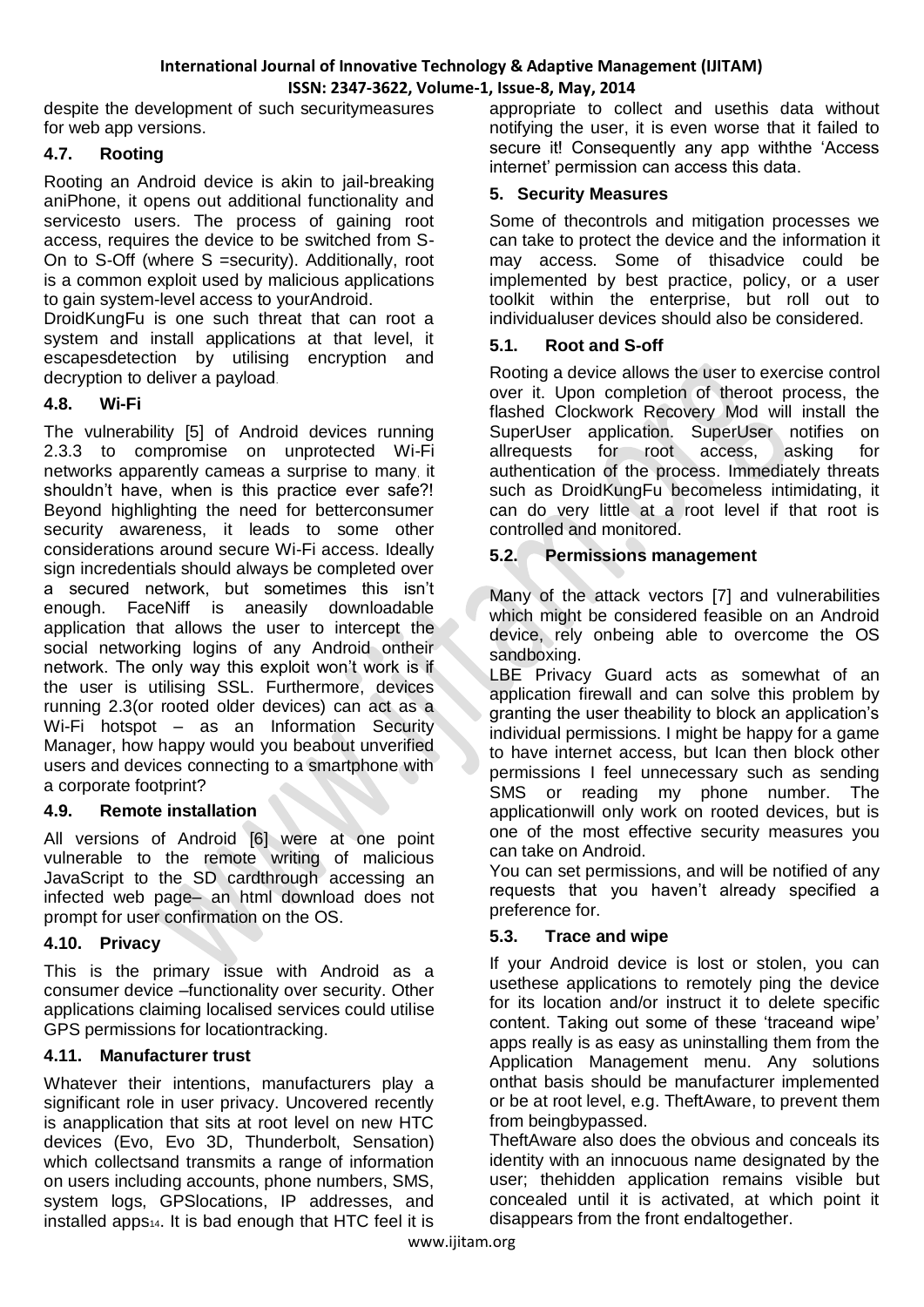## **5.4. Device locking**

The reason for implementing some level of screen lock security on a smart phone should be pretty obvious to eventhe most ley user. Such a mass of personal data and material simply cannot be left on a table, available to all whoare willing to swipe to unlock.

## **5.5. Securing data**

Firstly all the usual security rules need to be exercised, e.g. only connecting to trusted, secure networks. Beyond thisthough, the user needs to consider what the appropriate security measure is for whatever they"re doing –encryption for data transmission, VPN for secure connection.

WhisperCore provides full desk encryption and also retains an encrypted backup of all data on the device.

### **5.6. Installing trusted packages**

Given the ability to install non-Market applications on to a Google device off the bat (unlike iPhone wherejailbreaking is required) [2][4] , and the recent spate of malicious apps on the Android Market, it might be time to considerverifying contents of APK files. For the uninitiated, APK files are the standard Android install file format and are a variantof JAR. A program called APK Inspector has recently been released that will scan the assets, resources, and certificatescontained within the APK to ensure it is secure. This is available via http://code.google.com/p/apkinspector and could beutilised as part of the application install process to ensure all packages are verified before being flashed to the phone.

### **5.7. Anti-virus**

Anti-virus must as part of a comprehensive security solution.The lack of malware signatures, hardware limitations, and an uncertain market potential in the early days ofAndroid meant that the big players were initially reluctant to enter in to the space with bespoke solutions.

### **5.8. Authentication**

Much of the mention of authentication around Android comes in the form of using the devices as a means ofauthentication, like an OTP or token. What is often overlooked is authentication on the device itself.

### **5.9. Link security**

Users love to click links. There are a number of vendors that have created link security applications for PC, and there areoptions available on Android too, albeit in fewer numbers. AVG with its Mobilation app and Lookout MobileSecurity seem to be leading the way here, providing a solution for secure browsing.

#### **5.10. Email security and mobile device management**

Secure Active Exchange sync on the default mobile app, or encourage the use of a web service such as Mimecastor OWA. Automatically use an encryptedSSL connection for any transfer of email data. This is the only way to comply to the security protocols onExchange, without sending encrypted messages through a VPN using another application. Mobile Device Management (MDM) and Mobile Email Gateway (MEG) products from the likes of GoodTechnology, AirWatch, and Echoworx allow enterprises to roll out email security solutions that are compliant toindustry standards such as SOX and HIPAA.

### **5.11. Firewalls**

Really LBE PrivacyGuard should be helping in scratching that firewall itch on Android, but the data that istransmitted from your smart phone should be monitored as well. This may seem superfluous but given that iPhoneusers" location data is tracked and sent unencrypted via iTunes, this might not seem like such an unnecessarymeasure. Whisper Core Systems, which brought FDE to Android, also offers Whisper Monitor.

### **5.12. Secure storage and NFC payments**

There are numerous applications available via the Market offering secure wallets/folders and passwordmanagement. This concept offers a theoretically secure and password-protected environment for sensitiveassets. However there is always the issue of vendor trust when it comes to utilising such applications to protectinformation. Of course when Google Wallet rolls out properly to more than one Android device (i.e. Nexus S)

it should theoretically prove a logical solution to secure storage, however it will also open up the potentialimplications of a security breach or lost device significantly. Losing a smartphone is already cause enough forconcern, but going forwards there will be more significant financial implications, as the emergence of NFC-enableddevices will mean that this is now akin to losing a debit card or wallet.

#### **6. Conclusion**

Aspointed out by recent research and publications, however, They are now capable ofspreading mechanisms which do not require explicit user confirmation. Malwaremay be delivered unnoticed through desktop computers, other Android devicesor trojanized apps.

Due to the open usage model of the Android market, malicious apps cannot beavoided